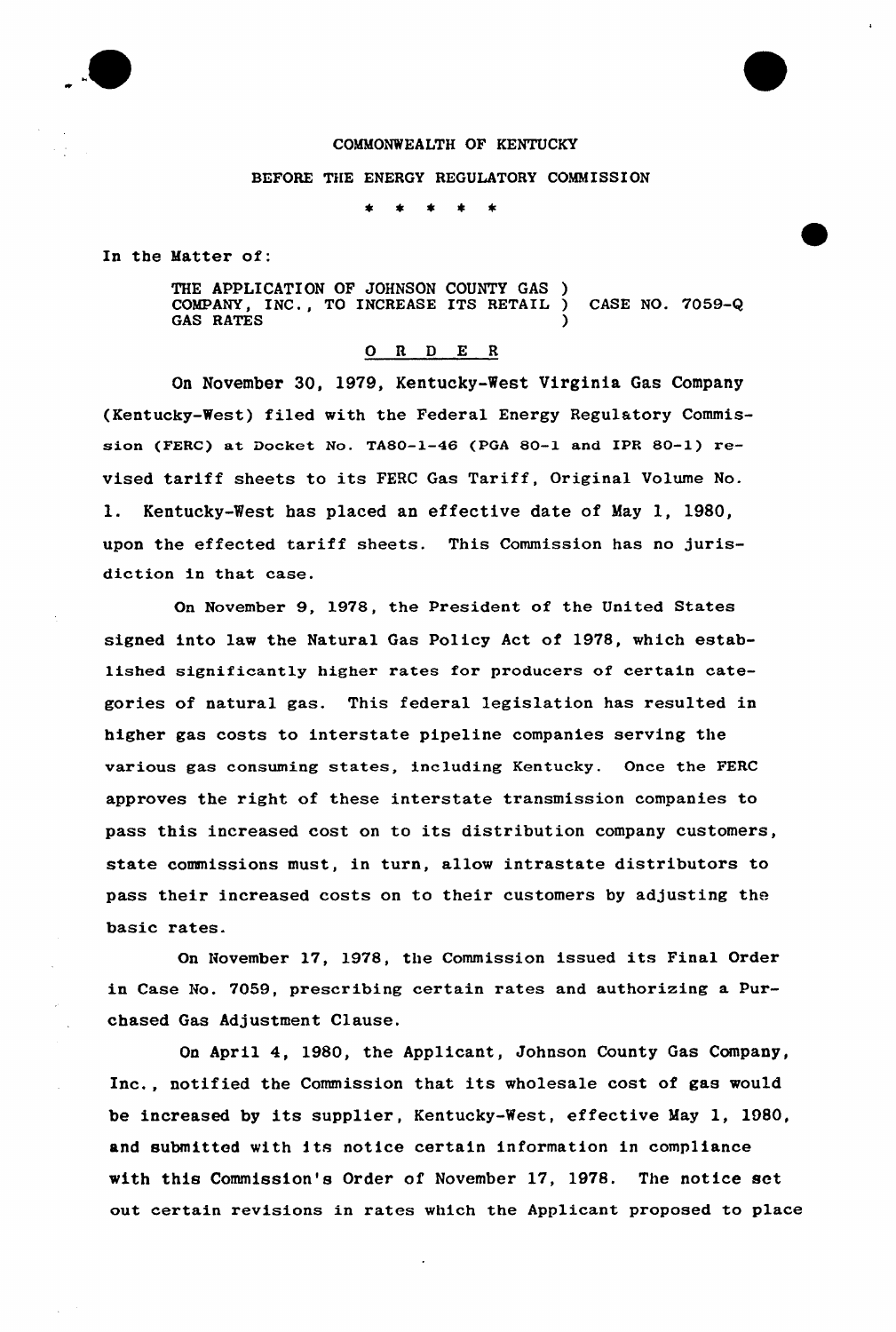

in effect with gas supplied on and aftex May 1, 1980, said rates being designed to increase the cost of natural gas of its supplier in the amount of \$688.

The Commission after consideration of the information filed by the Applicant in this matter and being fully advised is of the opinion and finds:

1. The commission has long stated (in writing to FERC) its opposition to the procedures and regulations used by the Federal Energy Regulatory agency in approving these supplier increases. We continue to be opposed and are continuing to seek alternative ways to overcome the regulatory inequities which have such a direct impact on the retail consumers.

2. The Federal Energy Regulatory Commission approval of a wholesale rate increase to a Kentucky gas retailer requires approval of the Commission of xates that will permit the Kentucky utility to adjust its customer charges to reflect the added purchase cost, or alternately the utility must absorb the added cost. We are of the opinion that failure to allow this increase to be passed through to its retail consumers on a timely basis would be unjust to the Company and would ultimately result in higher rates to their consumers in any event.

3. When the FERC "accepts" Kentucky-West's filing and makes it effective, Kentucky-West will begin charging the Applicant the new rates. This order cannot be implemented unti1 and unless this occurs.

4. That the Applicant's supplier, Kentucky-west on November 30, 1979, filed with the FERC for increased rates to become effective May 1, 1980, and that the increase sought by the Applicant. reflects Transmission's rates as so filed.

5. That the Commission should allow the Applicant to place into affect, subject to refund, the rates set out in Appendix "A" as soon as the Kentucky-West filing is made effective by FERC.

6. That the Applicant's adjustment in rates under the Purchased Gas Adjustment Clause approved by the Commission in its Order in Case No. 7059 dated November 17, 1978, is fair, just and reasonable, in the public interest and should be effective with gas supplied on and after the date the increased cost of wholesale gas becomes effective.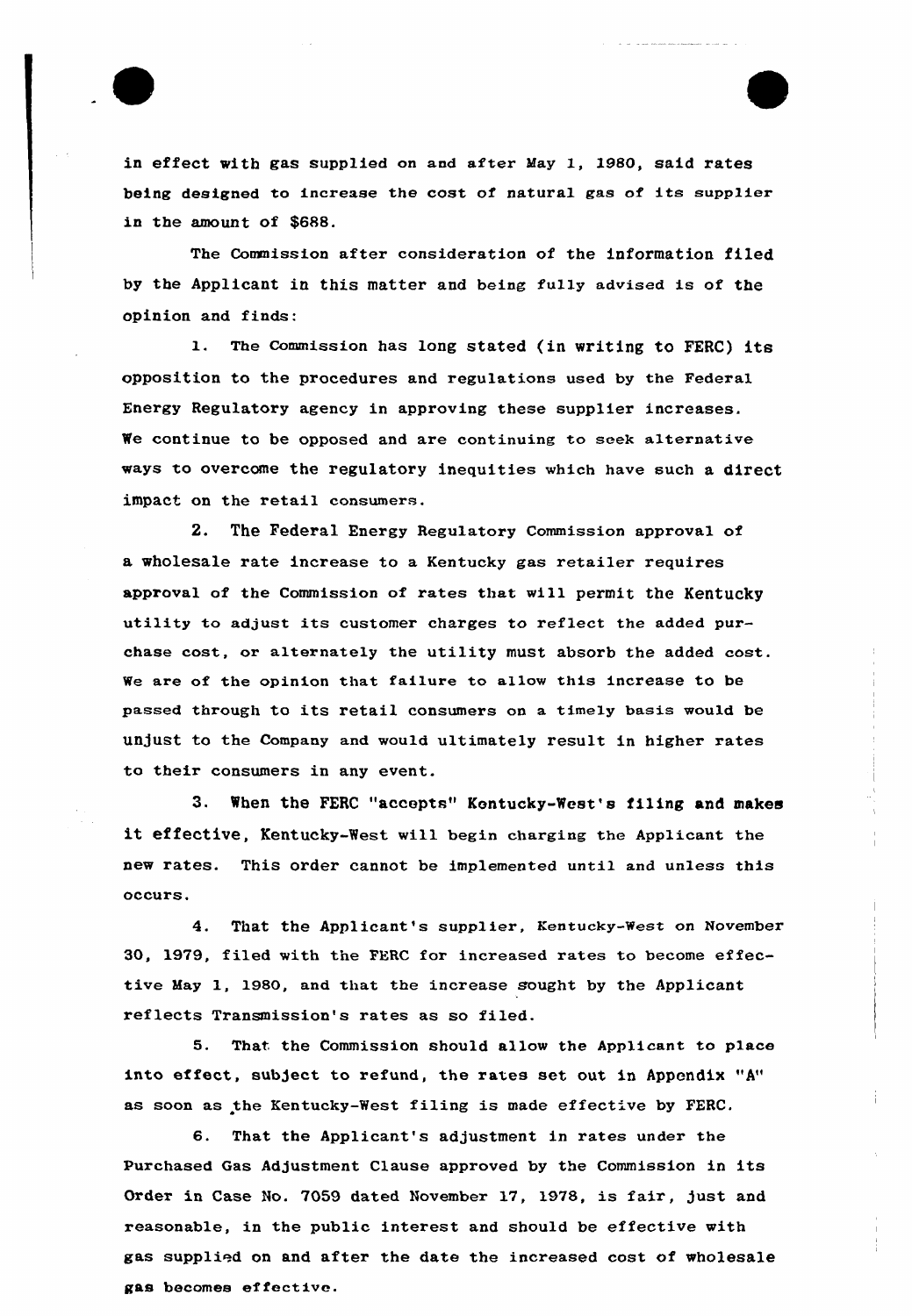IT IS THEREFORE ORDERED that said purchased Gas Adjustment sought by the Applicant and adjusted as aforesaid mentioned be and the same is hereby approved, as set out in Appendix "A" attached hereto and made a part hereof, to be effective subject to refund, with gas supplied on and after the date the increased cost of wholesale gas becomes effective ("acceptance" by FERC).

IT IS FURTHER ORDERED that for the purpose of the future Application of the Purchased Gas Adjustment Clause of Applicant the Base Rate for purchased gas shall be:

Commodity

Columbia Gas of Kentucky, Inc. Kentucky-West Virginia Gas Company \$3.146 per Mcf \$1.2159 /dth

IT IS FURTHER ORDERED that Johnson County Gas Company, Inc., shall maintain its records in such manner as will enable it, or the Commission, or any of its customers, to determine the amounts to be refunded and to whom due in the event a refund is ordered by the Commission.

IT IS FURTHER ORDERED that within thirty {30) days after the date of this Order, Applicant shall file with this Commission its revised tariff sheets setting out the rates approved herein.

IT IS FURTHER ORDERED that the information furnished this Commission by Applicant on April 4, 1980, constitutes full compliance with the Commission's requirements and Order in Case No. 7059, and any other information ordinarily required to be filed under the Commission's regulations is hereby waived.

> Done at Frankfort, Kentucky, this 28th day of April, 1980. ENERGY REGYLATORY COMMISSION

I For the Counission

ATTEST:

F